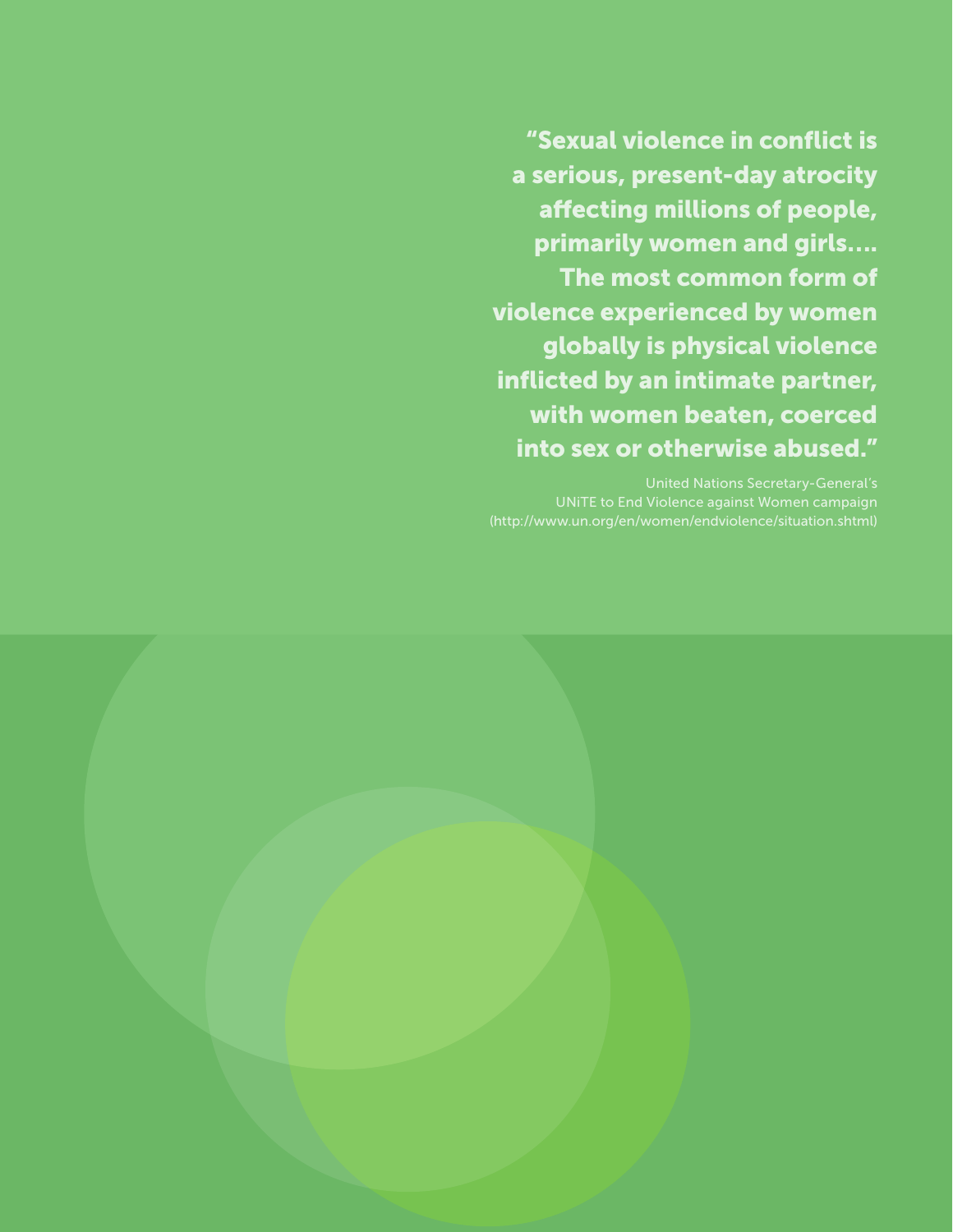## CHAPTER 3

# Why Security is Important

The inclusion of security is a major innovation of the Women, Peace, and Security (WPS) Index, captured at several levels that are crucial for women's well-being: the home and family, the community, and society. This focus reflects the Sustainable Development Goals (SDGs) and the global consensus that concerted efforts are needed to eliminate all forms of violence against women at a time when the goal of sustaining peace has moved to the top of the international agenda. All of this motivates a closer look at the indicators that make up the security dimension—intimate partner violence, safety in the community, and organized violence —in this third and final chapter.

#### The family—intimate partner violence

Intimate partner violence is the most common form of violence experienced by women globally, in both conflict and non-conflict settings. Intimate partner violence causes physical, sexual, and psychological harm within an intimate relationship, such as marriage, cohabiting partnership, or other sexual relationship.29 Here we examine patterns of intimate partner violence, with a focus on fragile and conflict settings. Evidence about sexual violence in conflict, committed by a broad range of perpetrators, from militias and government soldiers to peacekeeping forces, is addressed in the section below about organized violence.

The incidence of intimate partner violence is high around the world; about 30 percent of women who have been in a relationship have experienced violence from their intimate partner.30 In the European Union, one in five women 15 years or older have experienced physical or sexual violence by a partner.<sup>31</sup> One paradox is that the Nordic countries are both the most gender-equal countries in the world and have high rates of intimate partner violence: Denmark's reported lifetime rate is 32 percent, Finland's is 30 percent, and Sweden's is 28 percent. Investigations into why these rates are so high suggest that Nordic women might be suffering from a backlash effect as traditional definitions of manhood and womanhood are challenged.32 The high rates might also reflect greater awareness of intimate partner violence and greater willingness of victims to self-identify in population surveys.

Wherever intimate partner violence occurs, it has multiple harmful repercussions for women's well-being, as well as major direct and indirect economic costs.<sup>33</sup> Direct costs include healthcare, social services, police deployment, court, and incarceration expenses. There are also indirect costs, such as time lost from paid work and volunteer labor, and secondgeneration effects of violence on children. The World Bank estimates the economic costs at 3–5 percent of GDP—more than what many developing country governments spend on primary education.<sup>34</sup> In addition, there is the inestimable cost in pain and suffering and lost lives. It is well documented that intimate partner violence can lead to severe physical, reproductive, and mental health complications.<sup>35</sup>

In conflict and disaster settings, these repercussions can be exacerbated by lack of access to medical care and widespread infectious disease, stress, and malnutrition.<sup>36</sup> Very high rates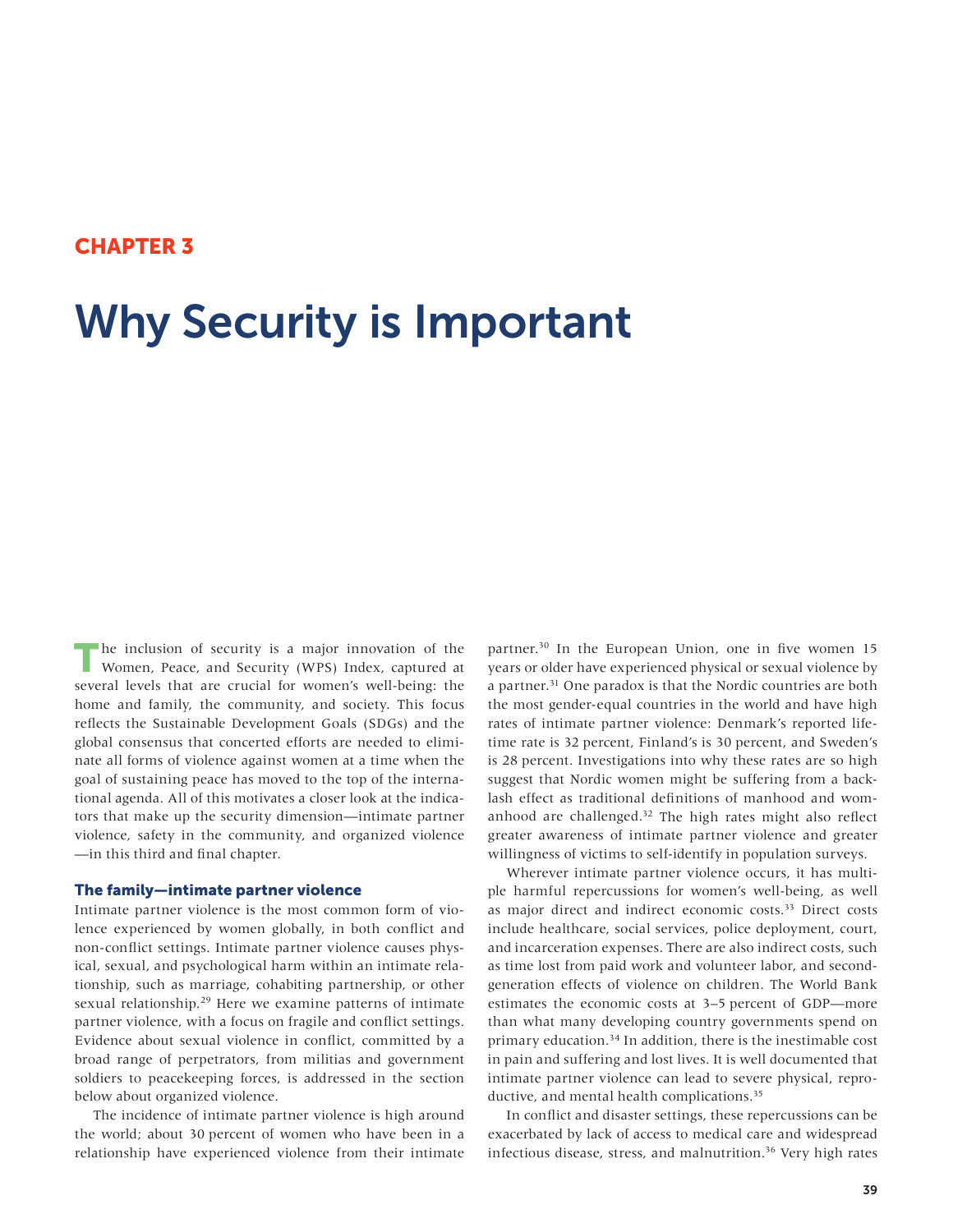of intimate partner violence have been reported in a range of conflict settings (box 3.1). A multicountry study found that living in a fragile or conflict-affected state (following the World Bank's definition) was associated with a 35 percent higher risk of intimate partner violence than living in other developing countries in the sample.37

There are several reasons why conflict might worsen intimate partner violence. These factors, which are not mutually exclusive, include the disruption of gender norms and a crisis of male identity, post-traumatic stress, increased depression and alcohol use among men, loss of support from families and social networks, changes in marriage practices, an increased culture of impunity as law enforcement breaks down, and increased normalization of violence in general. There is some evidence to support each of these hypotheses, as recounted in box 3.1.

#### BOX 3.1 Country evidence on intimate partner violence in conflict-affected states

High rates of intimate partner violence have been documented in conflict settings. A study of the Asia and Pacific region found particularly high rates in Bougainville, Papua New Guinea, and Jayapura, Indonesia, both post-conflict communities (Fulu et al. 2013). A study of local variations in violence in Colombia in the mid-2000s found that proximity of conflict was associated with much higher rates of intimate partner violence (32 percent versus 20 percent; Rieckmann 2015). A study in neighboring Peru reported that women who were exposed to fighting and conflict in their late childhood and adolescence were more likely to be victims of domestic violence in later life (Gallegos and Gutierrez 2016).

Several studies associate conflict with a higher risk of both male perpetration and female experience of intimate partner violence:

- A 2010 study in northern Uganda found that women's lifetime exposure to war-related events was the risk factor most highly correlated with severe intimate partner violence (Saile et al. 2013). Childhood maltreatment was also a significant risk factor.
- Palestinian women whose husbands had experienced political violence and its economic effects had an 89 percent higher chance of reporting physical violence and a 123 percent higher chance of reporting sexual violence by their partner than other women (Clark et al. 2010).
- Factors found to be predictors of intimate partner violence during a resurgence in conflict in eastern Democratic Republic of Congo that began in 2012 included binge drinking, inequitable gender attitudes, and experience of childhood violence. While variations in intimate partner violence rates were not correlated with the presence of conflict, researchers suggested that this result was due to high rates of intimate partner violence pre-dating the conflict (Slegh, Barker, and Levtov 2014).
- An investigation of partner abuse in 17 Sub-Saharan countries using Demographic and Health Surveys found that the intensity of conflict in the home region

has a significant effect on women's risk of intimate partner violence even after controlling for childhood exposure to parent violence and husband's alcohol consumption (Østby 2016).

• While not conducted in a conflict setting, two U.S. studies are informative. One finds that immigrant men who reported exposure to political violence before arrival were more than twice as likely to report having perpetrated partner violence (Gupta et al. 2009). Another study documented a tripling of intimate partner violence among displaced people in Mississippi in the year after Hurricane Katrina and elevated rates for two years after displacement (Anastario, Shehab, and Lawry 2009).

The normalization of violence in conflict settings can worsen cycles of violence, as when victims experience re-victimization or become perpetrators (Catani et al. 2008). Some researchers have suggested that when a society experiences extreme conflict, violence can become the normative mode of handling conflict, including at home (Gupta et al. 2009). Political violence, humiliation, and economic hardship may lead to increased rates of male depression and alcohol consumption, which are risk factors for the perpetuation of intimate partner violence (Clark et al. 2010; Hanmer and Klugman 2016).

A heightened sense of inadequacy among men who are unemployed, exacerbated by their partners pursuing economic opportunities, has also been associated with gender-based violence, as in Colombia and Syria (Wirtz et al. 2014; Lehmann et al. 2014). Likewise women in West Africa have noted a violent backlash from their husbands after taking on increased responsibilities during wartime (IRC 2012).

Changes in marriage practices associated with conflict-induced economic hardship may worsen rates of intimate partner violence. Some women in Colombia have noted that financial difficulties led them to successively marry violent partners (Wirtz et al. 2014). Women in Pakistan and Syria describe how financial need leads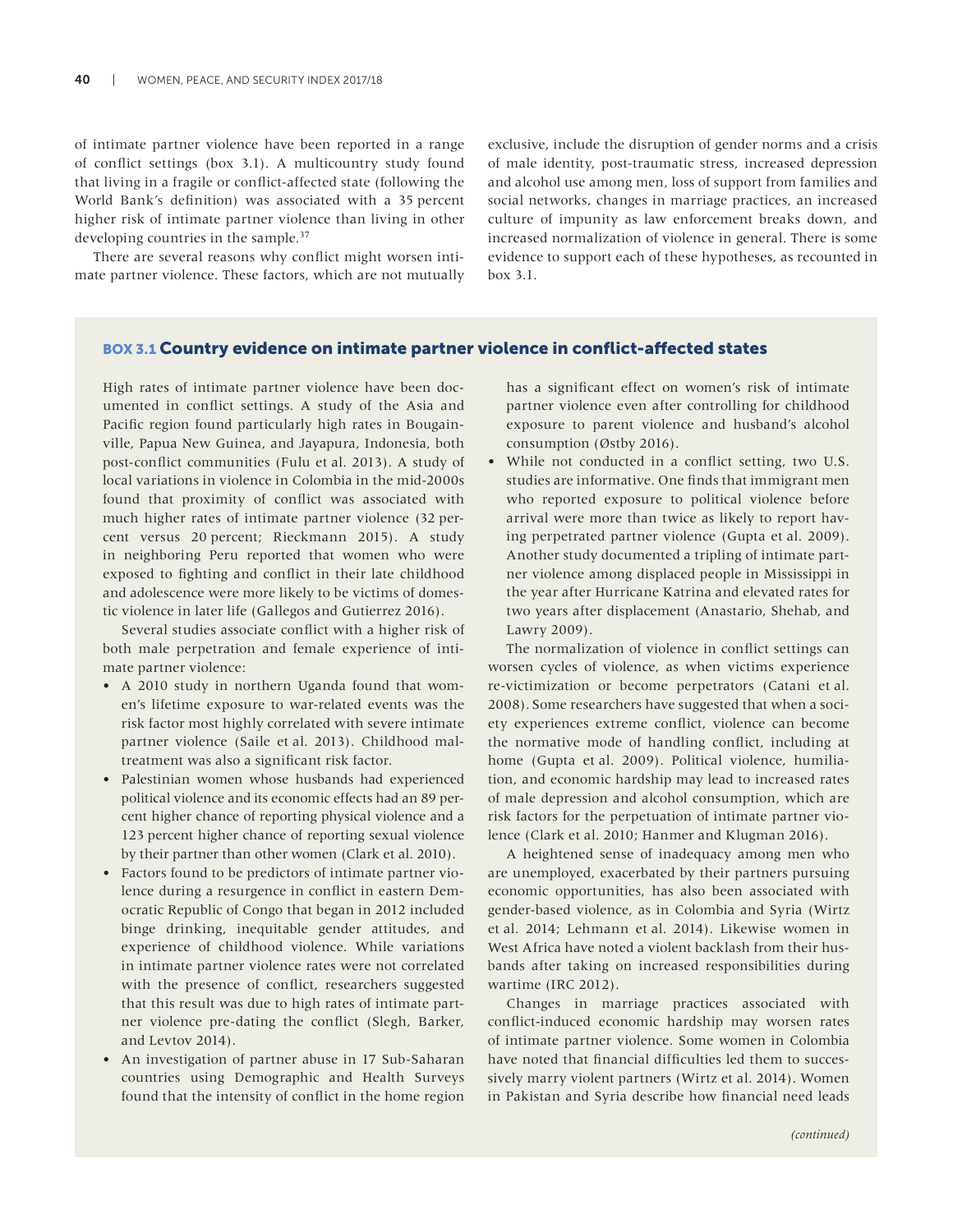### BOX 3.1 Country evidence on intimate partner violence in conflict-affected states *(continued)*

to an increase in early marriages and greater vulnerability to violence (IRC 2012). In the Kakuma refugee camp in Kenya, women explained that they were powerless to leave violent marriages because families were unable or unwilling to return their dowry.

Loss of support from family and social networks due to displacement has also been identified as a driver of violence. When women are physically separated from family, friends, and community services, perpetrators may more readily go unchallenged (UNHCR 2003). For example, Palestinian women cited the separation barrier in the West Bank as depriving them of contact with their families, who might otherwise intervene to prevent intimate partner violence (Clark et al. 2010). Women in the Kakuma refugee camp noted that following displacement

*Source:* Klugman et al. (forthcoming).

Analysis of Demographic and Health Survey data for 37 developing countries finds that rates of current intimate partner violence (experienced in the preceding 12 months) are more than one-third higher in conflict countries than in non-conflict countries—34 percent, compared with 19 percent (figure 3.1).<sup>38</sup> The largest differences are reported for cases of severe violence, which are substantially higher in conflict countries (7.3 percent) than in non-conflict countries (1.9 percent). Lifetime rates of intimate partner violence (whether women have ever experienced intimate partner violence, the indicator used in the WPS Index), are also much higher in conflict countries (38 percent) than in non-conflict countries (30 percent). The differences between conflict and non-conflict countries are much larger for current violence than for lifetime rates (78 percent versus 24 percent relative difference), suggesting that the recency of conflict affects the current likelihood of violence in conflict countries.

When institutional systems are disrupted or destroyed, individuals and communities have fewer means to prevent and respond to intimate partner violence,<sup>39</sup> and women's access to justice, already typically low,<sup>40</sup> may be especially restricted. Actions by law enforcement agencies can break down or be unavailable, and in the wake of conflict, victims may not know where to turn for help. Weak police forces and judicial infrastructure have been cited as reasons for high rates of intimate partner violence in conflict-affected countries in West Africa,<sup>41</sup> and Pakistan's police culture and legal structure are given as reasons that Afghan refugees struggle to seek justice in cases of intimate partner violence.<sup>42</sup>

Victim reporting and institutional responses are often weak outside conflict settings, too. A 2014 survey found that

they no longer had access to a safe place to which to temporarily escape violent domestic situations (Horn 2010).

There are some promising interventions at the community level to reduce intimate partner violence in postconflict settings. For example, the Living Peace program in the Democratic Republic of Congo is working with men and boys to transform norms that support violence. It has achieved an impressive program completion rate (95 percent) for the more than 1,000 participants in North and South Kivu, including members of the military and police and inhabitants of high-risk communities. Some 89 percent of participants reported improved relationships with their families, and 86 percent reported less traumatic responses, with similar rates of improvement for female partners (PROMUNDO 2016).



## FIGURE 3.1 Rates of intimate partner violence are worse in conflict-affected countries

*Note:* The sample includes 6 conflict-affected countries with available data (Colombia, Democratic Republic of Congo, Liberia, Nepal, Pakistan, and Rwanda) and 31 low- and middle-income non-conflict countries. *Source:* Source: Klugman et al. (forthcoming) estimates based on Demographic and Health Surveys (various). For more details see http://dhsprogram. com.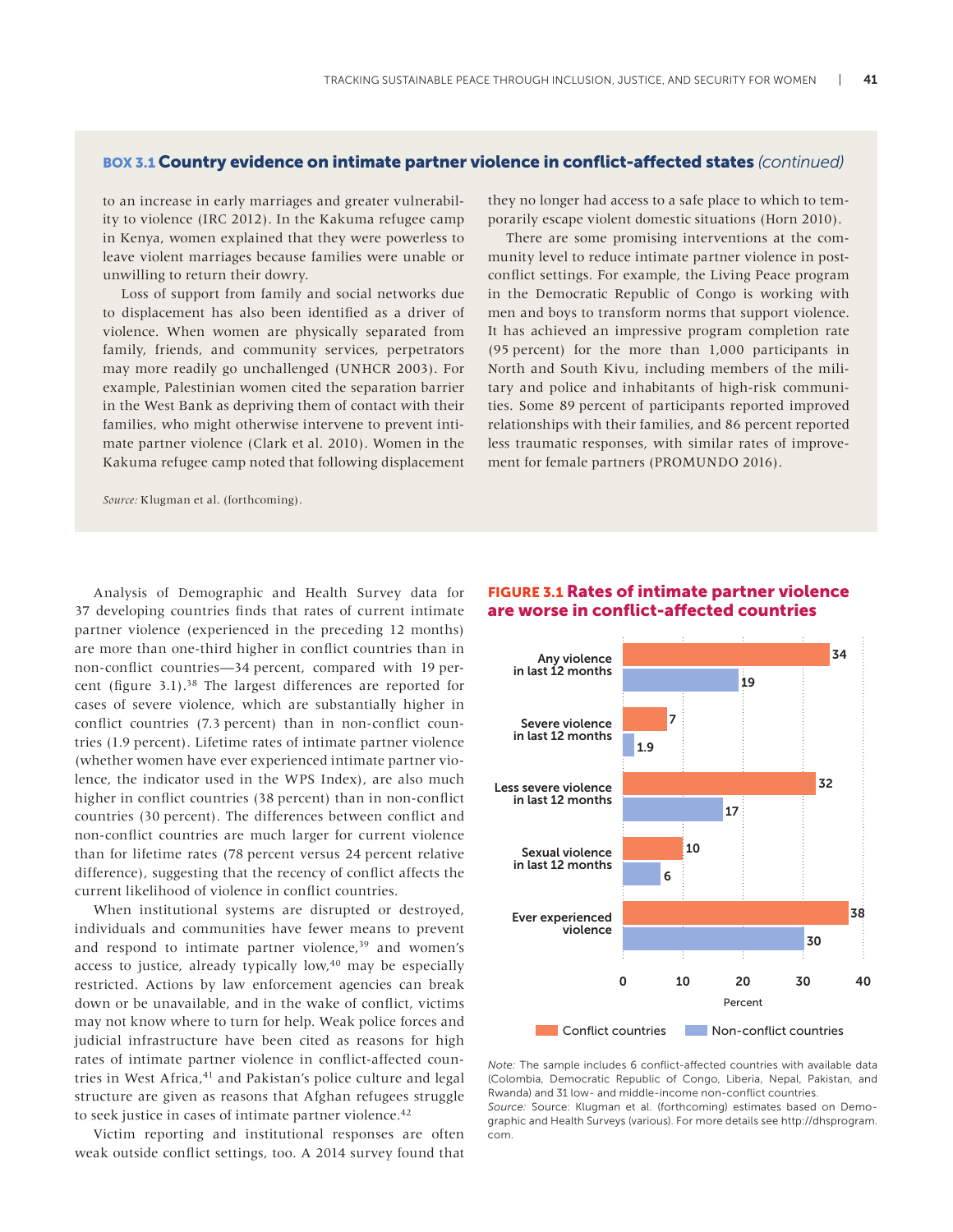in the 28 countries of the European Union, victims reported the most serious incidents of partner violence to the police in only 14 percent of cases. For about a quarter of victims, feeling ashamed or embarrassed about what had happened inhibited them from reporting the most serious incidents of sexual violence.<sup>43</sup>

Many countries have not criminalized marital rape—103 according to the World Bank's *Women, Business, and the Law.*<sup>44</sup> Provisions criminalizing marital rape are more common in Latin America and the Caribbean and in countries in the Developed Country group. No countries in the Middle East criminalize marital rape. In Sri Lanka, marital rape is recognized as a crime only when the spouses are judicially separated. India criminalizes marital rape only when the wife is younger than 15, and Bangladesh does so only when the wife is younger than 13.45

Laws protecting women from intimate partner violence have even been rolled back in some countries, as in the Russian Federation, where President Putin signed a law in February 2017 partially decriminalizing some types of domestic violence. Even before this rollback, according to the Gallup World Poll, only 20 percent of Russian women felt that the government was doing enough to combat domestic violence.46

Having laws on the books is not enough, of course, to end intimate partner violence. Enforcement is critical and depends on a range of factors, from community norms around violence to the skills, capacity, and attitudes of police and legal personnel. Evidence suggests that legislative reforms coupled with investments in the justice system can improve women's access to justice. Papua New Guinea, for example, introduced a Family Protection Bill in 2013 after extensive consultations with the community and stakeholders. The reform was accompanied by support for victims and training for service providers, prosecutors, and legal staff. The results are promising, although progress has been uneven and there is still a long way to go.<sup>47</sup> A recent evaluation concluded that the reforms have been a catalyst for change, even though changes in practice and attitude have been at the individual rather than the organizational level and are inconsistent across police stations and provinces.<sup>48</sup>

#### The community—safety in the neighborhood

The feeling that one can walk alone at night anywhere near one's home without fear is a basic indicator of security. This sense is also correlated with other measures of well-being, such as good health.<sup>49</sup>

Globally, about two of three adults feel safe walking alone at night, and the gender gap is about 7 percentage points (figure 3.2). The share among women drops to 1 in 10 in Venezuela, which is the lowest score on record for the Gallup World Poll. Fewer than one in three women feel safe in their community in several Latin American countries, including Argentina, Brazil, Dominican Republic, and El Salvador. Only 31 percent of Liberian and Malaysian women reported feeling safe in their neighborhood, and less than 30 percent in Botswana, Gabon, South Africa, and Syria. At the other end of the spectrum, countries where women report a high sense of safety include Singapore, Somalia, Turkmenistan, Uzbekistan, Qatar, United Arab Emirates, Rwanda, and Bangladesh, as well as Norway and Spain, where perceptions of community safety are at least 80 percent.

There are also large differences in perceptions of community safety within countries. In the United States, for example, alongside the 20 percentage point difference between men (46 percent) and women (26 percent) in being afraid to walk alone, almost half of Americans with a family income below \$20,000 expressed such fear, compared with 26 percent of those with incomes exceeding \$75,000.50

Trends in perceptions about community safety over the past decade are mixed. The Gallup data, which have been tracking trends since 2007/08, suggest substantial improvements in a number of countries, including Czech Republic, Lithuania, and Russia in Central and Eastern Europe and Central Asia; Finland, Spain, and the United Kingdom among Developed Countries; and Chad and Zimbabwe (albeit both from low bases) in Sub-Saharan Africa. The most marked negative trends over the decade are reported for Cambodia and Malaysia in East Asia and the Pacific, Mexico and Venezuela in Latin America and the Caribbean, and Central African Republic, Mauritania, and Senegal in Sub-Saharan Africa.

How do the patterns in community safety relate to patterns of intimate partner violence? Our analysis suggests that women who feel unsafe in their community are also generally more likely to feel unsafe at home. A simple correlation between community safety and the absence of intimate partner violence shows a positive association (figure 3.3).

#### Society—organized violence

Security at the societal level is captured in the WPS Index using battle-death data for organized violence from the [Uppsala Conflict Data Program \(UCDP\)](http://ucdp.uu.se/downloads/).<sup>51</sup> This measure includes three types of conflict, with a threshold of 25 deaths per 100,000 annually. *State-based conflict* refers to "armed conflict," either between two states or between a state and a rebel group—for example, armed conflict between the Colombian government and the Revolutionary Armed Forces of Colombia (FARC) or armed conflict between Syria and the Islamic State. *Non-state* conflicts, which do not involve a state combatant, include, for instance, fighting between rebel groups and militias. Examples include the Lord's Resistance Army against the Sudan People's Liberation Movement/Army in the late 1990s and early 2000s or between groups with a common identification along ethnic, clan, or religious lines, as in Hindu–Muslim violence in India and Buddhist–Muslim conflicts in Myanmar. The most common type of non-state conflict is between organized groups, such as the conflict among different rebel groups in Syria. *One-sided* violence is defined as the use of armed force by the government or by a formally organized group against civilians, the Rwandan genocide being the most horrific case.

Kenya illustrates the diversity of conflict. Since the 1980s, no state-based violence has been recorded, yet there has been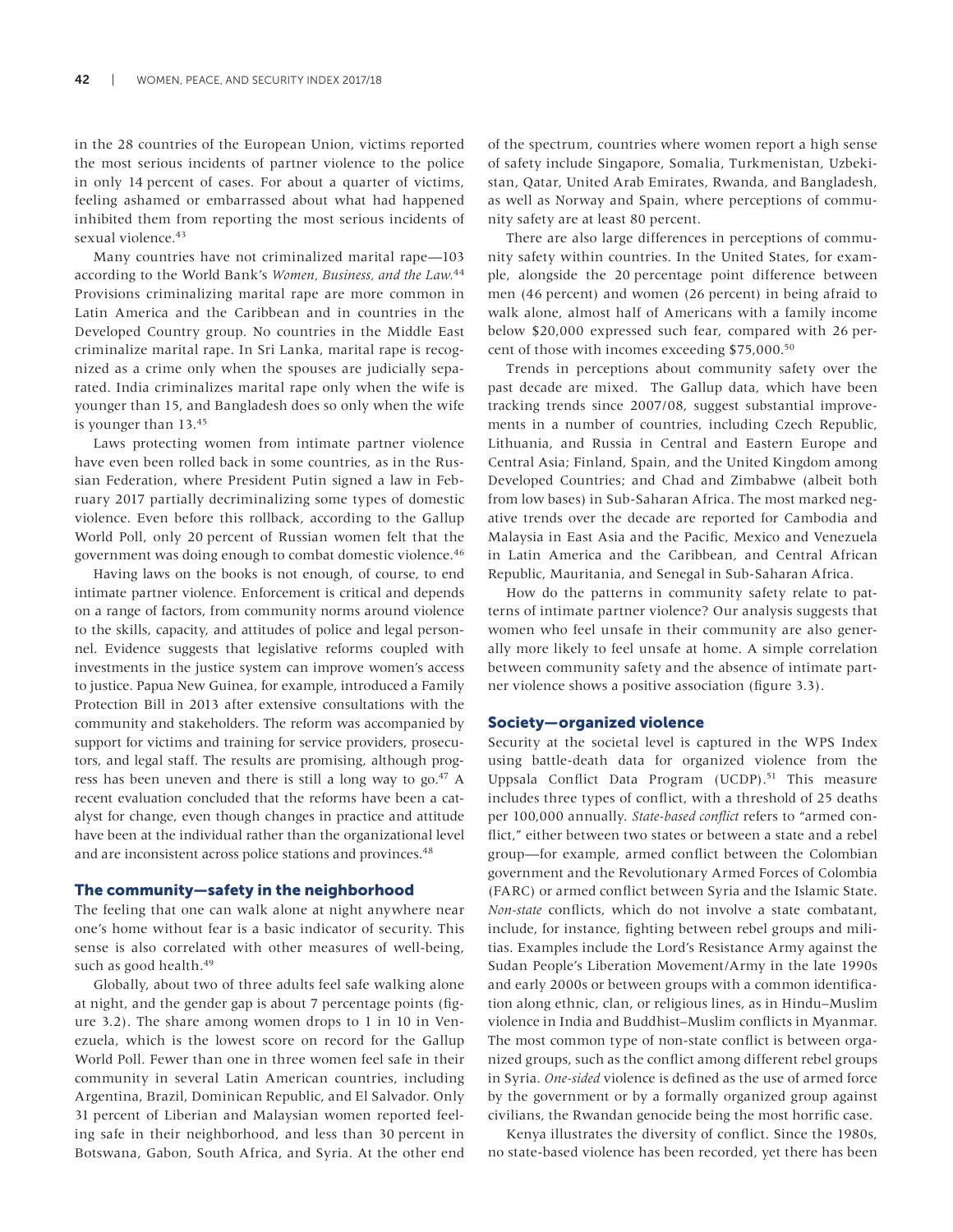## FIGURE 3.2 The global gender gap in feeling safe walking alone at night is about 7 percentage points Percent Contract Contract Contract Contract Contract Contract Contract Contract Contract Contract Contract Contract Contract Contract Contract Contract Contract Contract Contract Contract Contract Contract Contract Contrac



*Note:* Data are most recent for 2010–16.

*Source:* Authors' estimates. See statistical table 1 for data sources.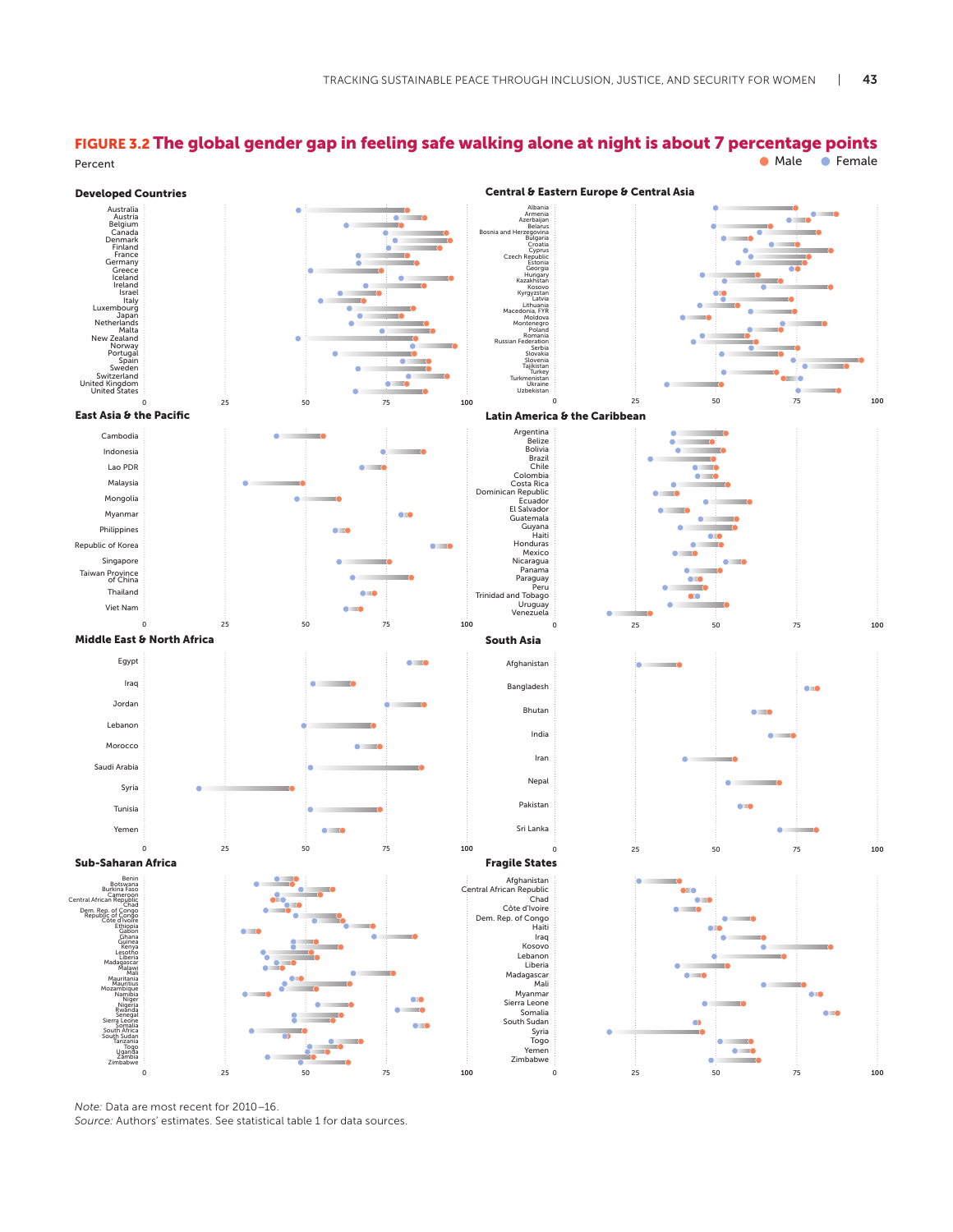Community safety (%)

## FIGURE 3.3 Women who feel unsafe in their community are also more likely to be unsafe at home

100 80 **A** @ 60 40 20 Ο 0 Absence of intimate partner violence (%) **Developed Countries** Latin America & the Caribbean Central & Eastern Middle East & North Africa Europe & Central Asia  $\bullet$ South Asia ● East Asia & the Pacific Sub-Saharan Africa

*Note:* See statistical table 1 for detailed scores and date ranges and appendix 2 for region and country groups.

*Source:* Authors' estimates. See statistical table 1 for data sources.

ongoing fighting among ethnic groups (non-state conflicts) and the security forces, while militias and rebel groups have killed hundreds of civilians (one-sided violence). The measure of organized violence better captures these different contemporary types of conflict.<sup>52</sup>

This is now the gold standard in statistical analysis of armed conflict and widely used by policy-makers and academics. Unfortunately, deaths are not disaggregated by sex. Nor does the UCDP measure capture the broader negative repercussions of conflict, which differ by sex, as recognized by the UN Security Council and the international community and explored further below. Mary Kaldor argues that the UCDP concept of conflict misses the nuances of contemporary war, which is characterized by transnational violence or persistent low-intensity fighting that may fall below the UCDP threshold.<sup>53</sup> Most important for the WPS Index, as Jacqui True has pointed out, the battle death measure fails to account for sexual and gender-based violence or any form of interpersonal violence, which often disproportionately affects women.<sup>54</sup>

Right now, however, the UCDP measure provides the country coverage and transparency needed for the WPS Index, based on a clear and widely accepted definition of armed conflict with rigorous and independent coding criteria.55 While case studies have examined gender differences in conflict zones based on surveys, reliable data are not available at the global level for conflict mortality disaggregated by sex.56 There are no micro-level datasets with comparable data for most of the countries included in our index. To help offset the partiality of the battle-death measure, it is complemented by two additional indicators of security that are most important to women—intimate partner violence and safety in the community—which together better reflect the personal security of women than battle deaths alone.

The data on organized violence underline several prominent facts about the global pattern of armed conflict, many of them well known: civil war is the most frequent form of armed conflict; the lethality of war has declined, albeit unevenly, since the peak in World War II; and deaths from organized violence are now concentrated in a few countries.57 Specifically, since 1989, fewer than 10 countries have accounted for at least two-thirds of deaths from organized violence, and in the past few years, just three countries— Afghanistan, Central African Republic, and Syria—have accounted for two-thirds of the total.

The good news is that most countries do not reach the threshold of 25 deaths per 100,000 annually, and for 113 of the 153 countries in the WPS Index the observed value for 2010–15 was zero. Yet for some countries, civil conflict has become chronic. About half the countries that attained peace after civil conflict later experienced a relapse into conflict, even after several years of peace.<sup>58</sup>

Armed conflicts vary enormously in their severity, as measured by battle-related deaths. Total deaths globally tend to be driven by especially severe individual conflicts. This is reflected in the several peaks in figure 3.4: in 1990–91, during the first Gulf War and Eritrea's fight for independence from Ethiopia; a huge spike in 1994, due to the genocide in Rwanda; in 1999, with the war between Eritrea and Ethiopia; and, most recently, in 2014–15, due to the war in Syria, which accounted for about half of all battle-related deaths.

In all but 2 of the 10 most conflict-affected countries, as measured by total number of battle deaths, state-based conflicts have dominated (table 3.1, left panel). Since 1989, the exceptions have been Rwanda (one-sided conflict) and Democratic Republic of Congo (largely one-sided). However, in the decade 2005–2015, in 4 of the 10 most conflict-affected countries, state-based violence accounted for less than 60 percent of deaths (not shown in table 3.1), as non-state and onesided conflict became more prevalent. This emerging pattern underlines the value of a broader measure of organized violence.

Of course, the human cost of war extends beyond those killed in violent events, as major losses of life and harmful health effects may follow for a long time after the conflict.<sup>59</sup>

The unique impacts of conflict on women and girls has been recognized in a series of resolutions adopted by the [UN](http://www.un.org/en/sc/)

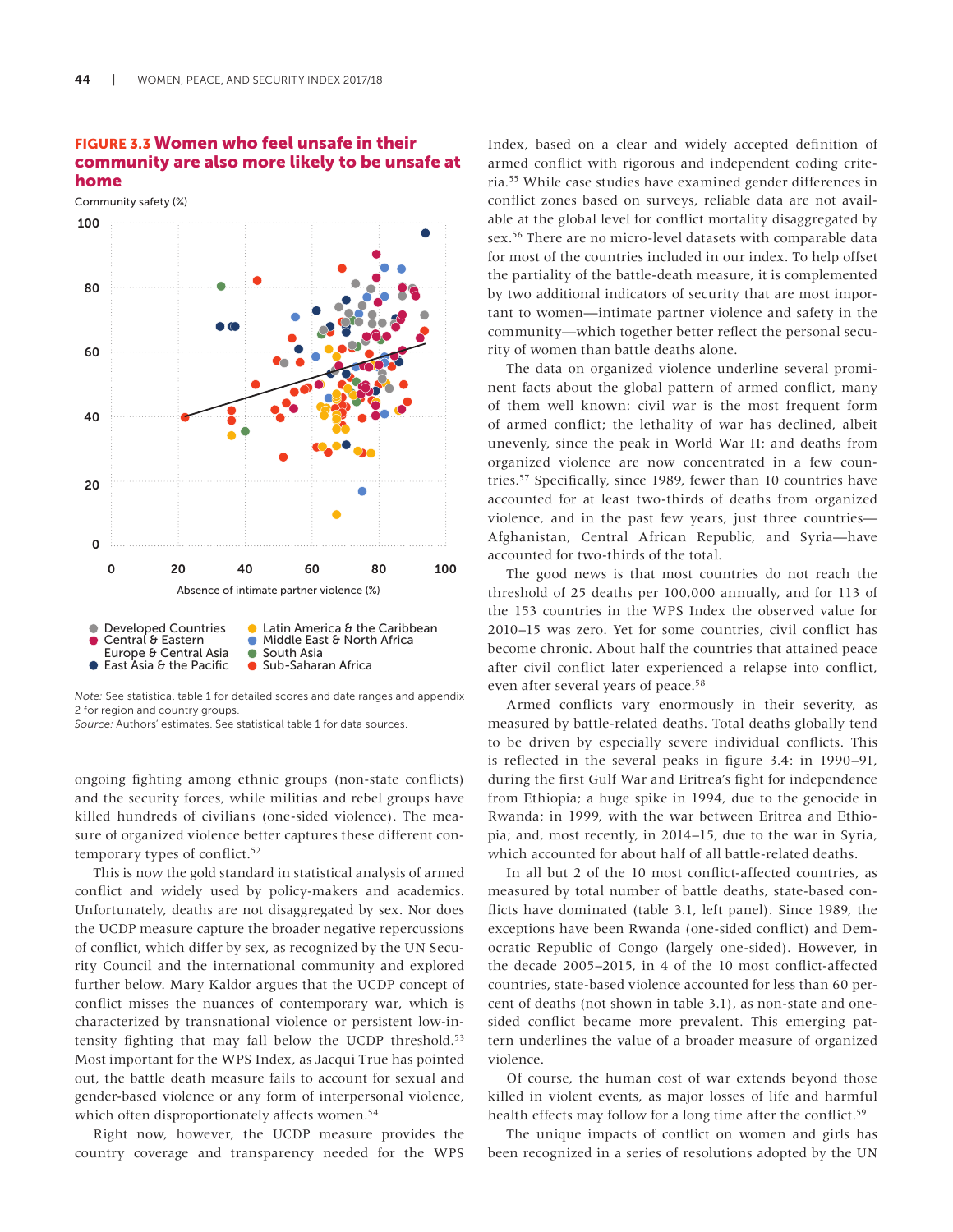## FIGURE 3.4 Global fatalities from organized violence are driven by especially severe individual conflicts, 1989–2015



*Note:* The sample is global and is not restricted to countries in the Women, Peace, and Security Index. *State-based conflict* is armed conflict between two states or between a state and a rebel group. *Non-state conflict* is fighting between rebel groups or militias or between groups with different ethnic, clan, or religious identification. *One-sided violence* is the use of armed force by the government or a formally organized group against civilians. *Source:* Authors' estimates based on the Uppsala Conflict Data Program (UCDP) dataset available at http://ucdp.uu.se/#/.

## TABLE 3.1 The 10 most conflict-affected countries, by battle deaths, 1989–2015

|                    |                                               | <b>Percent of total</b> |               |               |                        | <b>Number</b>                                |
|--------------------|-----------------------------------------------|-------------------------|---------------|---------------|------------------------|----------------------------------------------|
| <b>Country</b>     | <b>Total</b><br>number<br>of battle<br>deaths | State-<br>based         | Non-<br>state | One-<br>sided | <b>Country</b>         | of battle<br>deaths per<br>100,000<br>people |
| Rwanda             | 522,078                                       | 1.4                     | 0.02          | 98.5          | Rwanda                 | 8,670                                        |
| Syria              | 187,624                                       | 90.1                    | 6.0           | 3.9           | Eritrea                | 4,092                                        |
| Afghanistan        | 162,291                                       | 92.9                    | 1.6           | 5.5           | Syria                  | 989                                          |
| Eritrea            | 137,987                                       | 99.4                    | 0.0           | 0.6           | Liberia                | 933                                          |
| Dem. Rep. of Congo | 99.312                                        | 22.0                    | 12.1          | 66.0          | South Sudan            | 811                                          |
| Iraq               | 95,858                                        | 82.0                    | 3.0           | 15.1          | Afghanistan            | 754                                          |
| Sri Lanka          | 58,862                                        | 93.6                    | 1.0           | 5.5           | Bosnia and Herzegovina | 645                                          |
| Ethiopia           | 54,242                                        | 84.8                    | 12.0          | 3.2           | Dem. Rep. of Congo     | 536                                          |
| South Sudan        | 53,759                                        | 58.1                    | 25.4          | 16.5          | Sierra Leone           | 534                                          |
| India              | 52,935                                        | 68.5                    | 9.8           | 21.8          | Somalia                | 528                                          |

*Note:* Percentages may not sum to 100 because of rounding. *State-based conflict* is armed conflict between two states or between a state and a rebel group. *Non-state conflict* is fighting between rebel groups or militias or between groups with different ethnic, clan, or religious identification. *One-sided violence* is the use of armed force by the government or a formally organized group against civilians. The analysis reported in this table is based on data for current borders and therefore the results may differ from those of Melander, Pettersson, and Themnér (2016).

*Source:* Authors' estimates based on the Uppsala Conflict Data Program (UCDP) dataset available at http://ucdp.uu.se/#/.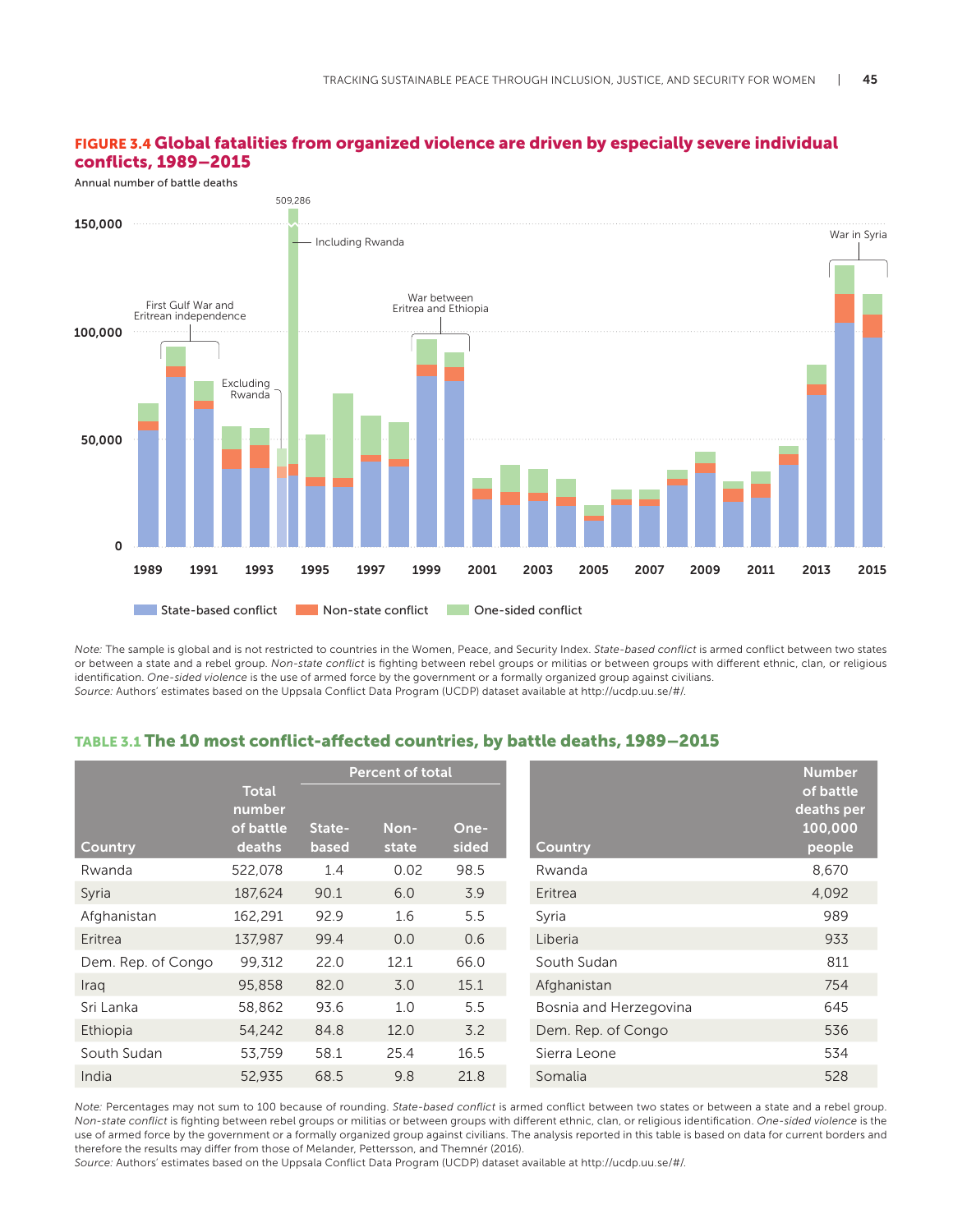[Security Council on Women, Peace and Security,](http://www.un.org/en/sc/) beginning with [Resolution 1325](http://www.un.org/en/ga/search/view_doc.asp?symbol=S/RES/1325(2000)) in 2000, which wa[s the first to address](http://www.un.org/en/ga/search/view_doc.asp?symbol=S/RES/1325(2000)) [the disproportionate and unique impact of armed conflict on](http://www.un.org/en/ga/search/view_doc.asp?symbol=S/RES/1325(2000)) [women](http://www.un.org/en/ga/search/view_doc.asp?symbol=S/RES/1325(2000)) (see box 1.1 in chapter 1)[.](http://www.un.org/en/ga/search/view_doc.asp?symbol=S/RES/1325(2000))

Conflict has different impacts on men and women because men typically account for the vast majority of combatants and are more likely to die in battle, while women and children may be more affected by the breakdown of health and other services.<sup>60</sup> One global study found that conflict is associated with a modest increase in maternal mortality, although this association was not significant once national income was controlled for.61 At the same time, among the 25 countries with the highest maternal mortality ratio, all but one are also affected by organized violence.62 For example, in the Democratic Republic of Congo, despite the end of the second civil war in 2003, ongoing violence committed by different armed groups, continuing instability, and governance failure have aggravated already high rates of maternal mortality, which reportedly rose from 549 deaths per 100,000 live births in 2007 to 846 in 2013–14. This reversal stands in stark contrast to overall improvements in reproductive health in most of Sub-Saharan Africa, where regional rates of maternal mortality dropped more than 40 percent from 1990 to 2010.

Conflict-related sexual violence is a major cost of conflict that is disproportionately borne by women and girls. The violence ranges from sexual assault by strangers when women are collecting firewood in refugee camps<sup>63</sup> to rape as a weapon of war $64$  and sexual abuse and exploitation by UN peacekeepers.65 Recent literature on sexual violence by peacekeepers finds such abuse to be correlated with the number of peacekeepers and the occurrence of sexual violence by other perpetrators during the conflict.<sup>66</sup> The international community has made major commitments to end all forms of conflict-related sexual violence (as recounted in box 1.1), and major legal decisions have established the responsibility of states to prevent such violence.<sup>67</sup>

Conflict-related sexual violence is important but not included in the organized violence indicator because of data constraints. The best available evidence on conflict-related sexual violence is a new dataset covering 129 active armed conflicts over 1989–2009.68 Overall, the dataset reveals that state militaries are more likely to be reported as perpetrators of sexual violence than are non-state actors such as rebel groups and militias: 42 percent of state forces were reported as perpetrators, compared with 24 percent of rebel groups and 17 percent of militias. Likewise in Africa, the majority of rebel groups in active conflict during 2000–2009 were not reported to be the primary perpetrators of such violence.

The data also show that sexual violence varies significantly by perpetrator, over time, and by region. While underreporting remains a problem in documenting sexual violence, we now know that this type of violence is not inevitable in war and that some armed groups have effectively prohibited its use—such as the Tamil Tigers in Sri Lanka and Sendero Luminoso in Peru.<sup>69</sup> Variations in the ideology and

institutional nature of armed groups, including the attitude or tolerance of leadership to civilian rape, emerge as important factors explaining patterns of violence, as in El Salvador.70 There appears to be a correlation between sexual violence and forcible recruitment since gang rape may be used to build group cohesion.

Even in conflict settings, family members tend to be the main perpetrators of sexual violence. During the conflict in rural Côte d'Ivoire, for example, combatants constituted less than 10 percent of the perpetrators in reported cases of sexual and gender-based violence.71 As noted previously, conflict settings appear to be associated with a higher risk of both individual male perpetration and female experience of intimate partner violence.

Finally, there may be some positive impacts in the aftermath of conflict, as the disruption of economic and political norms during conflict may upset traditional norms and expand opportunities for women. In countries as diverse as Bosnia and Herzegovina, Colombia, Kosovo, Nepal, Tajikistan, and Timor-Leste, empirical analysis has found that while women's responsibilities in the household increase during conflict, financial pressures and the absence of men can also boost women's participation in work outside the home, although the jobs are often low skilled or low paid.<sup>72</sup>

There are cases where some of women's gains have been legally secured after the conflict, as in the 1991 Colombian Constitution and the quotas introduced in the new Rwandan Constitution. But whether gains are sustained depends on whether traditional norms resurface after the conflict. The reemergence of old patterns has been reported among Guatemalan refugee women, for example, who had taken collective action to secure land rights in Mexico, but who lost their improved status when they returned to post-conflict Guatemala, where they faced hostility from men in patriarchal systems.73 In Eritrea, many women who had taken up jobs as doctors, administrators, and teachers during the conflict with Ethiopia lost these positions after the conflict.<sup>74</sup>

\* \* \*

Security is integral to a global measure of women's wellbeing. Too many governments are failing to ensure security for women at the family, community, and societal levels, although there is much to learn from gains and challenges at the country level, as illustrated in spotlights 1 and 2.

The WPS Index reveals priorities for action on security to enable the changes that are also needed to improve inclusion and justice for women. It is our hope that civil society and other advocates will use the results to argue for progressive reforms and investments and to track progress and hold governments accountable. And alongside much needed actions, this report aims to inspire further thought and analysis to advance understanding of the constraints and positive contributors to meeting the world's goals and commitments to advance women and girls.